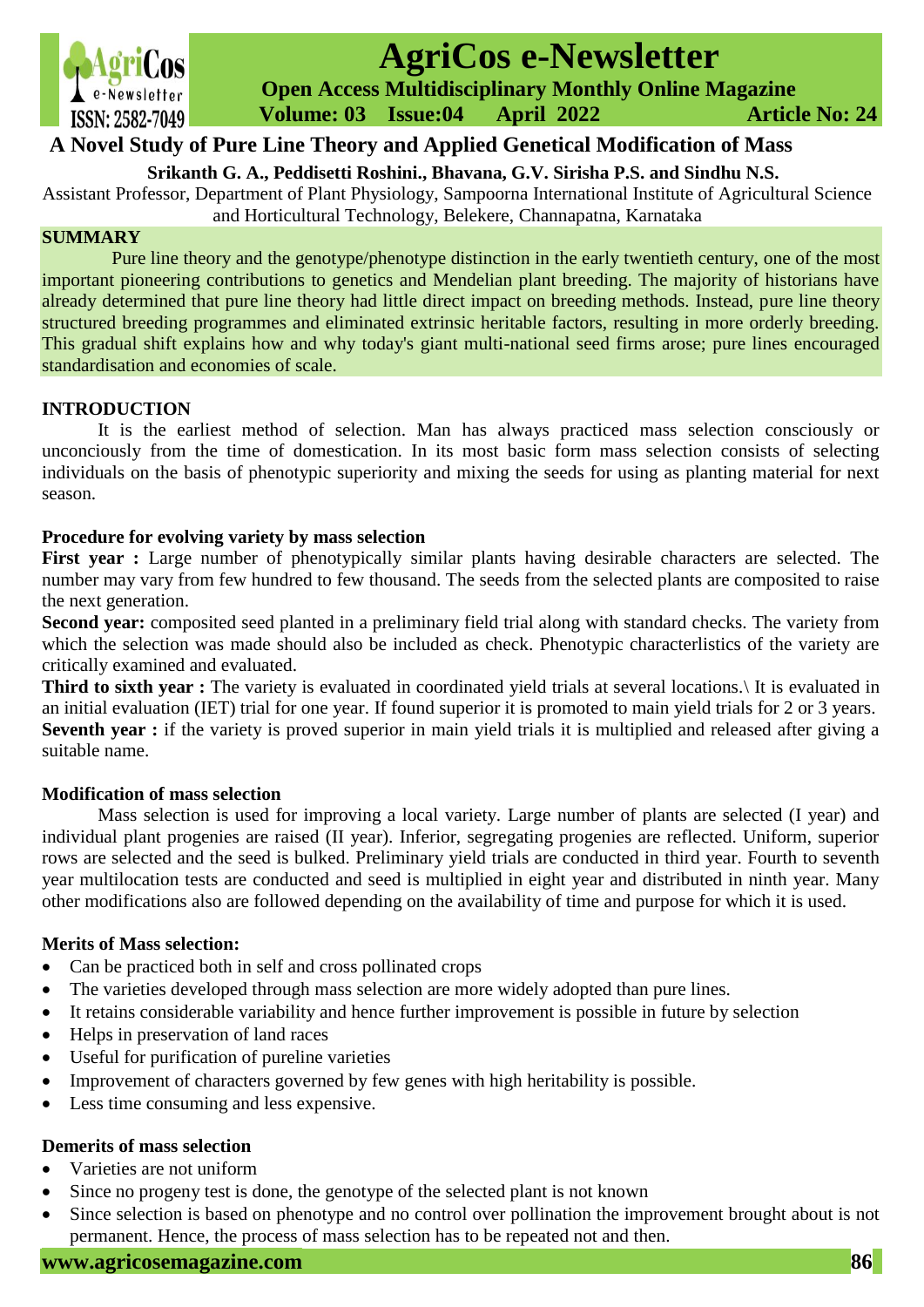- Characters which are governed by large number of genes with low heritability can not be improved.
- It cannot create any new genotype but utilizes existing genetic variability.

#### **Achievements**

Mass selection must have been used by pre historic man to develop present day cultivated cross from their wild parents. It was also used extensively before pureline selection came into existence.

**Cotton :** Dharwad American Cotton **Groundnut :** TMV-1 & TMV-2 **Bajra :** pusa moti, Baja puri, Jamnagar gaint, AF3

## **Johannsen's Pure Line Theory**

#### **The pure line theory**

A pureline is a progeny of a single homozygous plant of a self-pollinated species. All the plants of a pureline have the same genotype. The phenotypic differences within a pureline is due to environment. Therefore variation within a pureline is not heritable. Hence selection in a pureline is not effective. The concept of pureline was proposed by Johannsen in 1903 on the basis of his studies with princess variety of beans (*Phaseolus vulgaris*). From a commercial seed lot he selected seeds of different sizes and grew them separately. The progenies differed in seed size. Progenies from larger seeds produced larger seeds than those obtained from smaller seeds. This clearly showed that the variation in seed size in the commercial seed lot of princess variety had a genetic base. As a result selection for seed size was effective. Johannsen further studied 19 lines, each line was a progeny of a single seed from the original lot. He discovered that each line showed a characteristic mean seed weight, ranging from 640mg in Line No 1 to 350 mg in line No 19. The seed size within a line showed some variation, which was much smaller than that in the original commercial seed lot. Johannsen postulated that the original seed lot was a mixture of pure lines. Thus each of the 19 lines represented a pure line, and the variation in seed size within each of the pure lines had no genetic basis and was entirely due to environment.

#### **Genetic Basis Of Pure Line**

Self pollination increases homozygosity with a corresponding decrease in heterozygosity. The effect of homozygosity and heterozygosity may be illustrated by taking an individual heterozygous for (Aa) a single gene as follows

| No<br>of<br>generations<br>of selfing | <b>Frequency</b> % |       |          | <b>Frequency %</b> |                     |
|---------------------------------------|--------------------|-------|----------|--------------------|---------------------|
|                                       | AA                 | Aа    | aa       | Homo-<br>zygosity  | Hetero-<br>zygosity |
| $\mathbf{1}$                          | $\bf{0}$           | 100   | $\bf{0}$ | $\Omega$           | 100                 |
| $\overline{2}$                        | 25                 | 50    | 25       | 50                 | 50                  |
| 3                                     | 37.5               | 25    | 37.5     | 75                 | 25                  |
| 4                                     | 43.75              | 12.5  | 43.75    | 87.5               | 12.5                |
| 5                                     | 46.875             | 6.25  | 46.875   | 93.73              | 6.25                |
| 6                                     | 48.437             | 3.125 | 48.437   | 96.874             | 3.125               |
| 7                                     | 49.218             | 1.562 | 49.218   | 98.436             | 1.562               |
| 8                                     | 49.608             | 0.781 | 49.608   | 99.216             | 0.781               |
| 9                                     | 49.803             | 0.39  | 49.803   | 99.606             | 0.39                |

Proportion of completely homozygous plants in the population

 $[(2m-1)/2m]$ n

 $m = No$ . of generations of self pollination

 $n = No$ . of genes segregating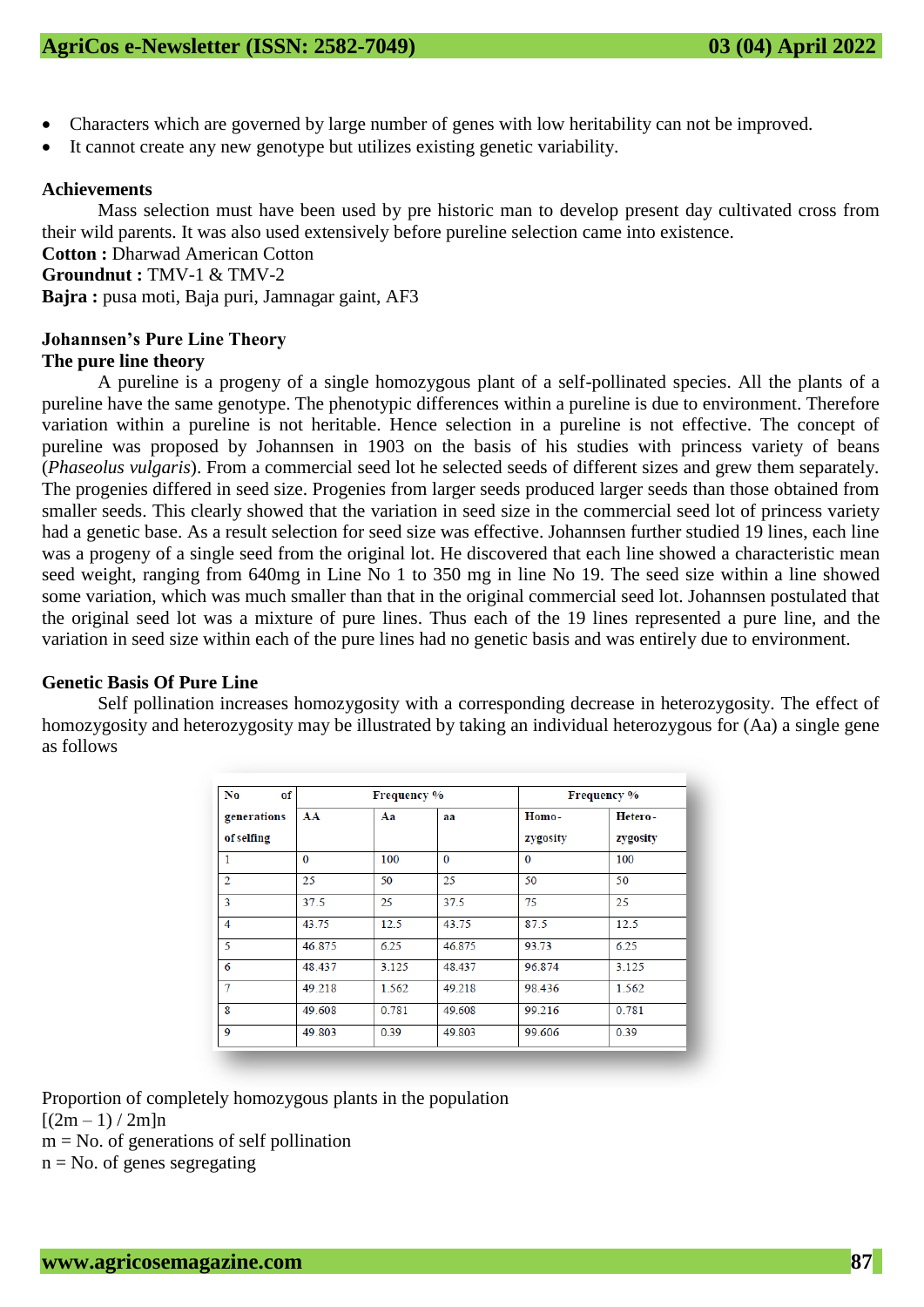Suppose an individual heterozygous for a single gene (Aa) and the successive generations derived from it are subjected to self-pollination. Every generation of self -pollination will reduce the frequency of heterozygote Aa to 50 per cent of that in the previous generation. There is a corresponding increase in the frequency of the two homozygotes AA and aa. As a result, after 10 generations of selfing, virtually all the plants in the population would be homozygous, *i.e.,* AA and a. On the other hand, the frequency of heterozygote Aa would be only 0.097 per cent, which is negligible. It is assumed here that the three genotypes AA, Aa and aa have equal survival. If there is unequal survival, it may increase or decrease the rate at which homozygosity is achieved. If A is favoured, the rate of increase in homozygosity would be lower than expected. But if A is selected against, homozygosity would increase at a faster rate than expected.

#### **Pureline selection**

Pureline selection has been the most commonly used method of improvement of self pollinated crops. Almost all the present day varieties of self pollinated crops are purelines. Pureline selection has several applications in improvement of self pollinated crops. It is used to improve.

- 1. Local varieties
- 2. Old pureline varieties and
- 3. Introduced varieties

#### **General procedure for evolving a variety by pureline selection**

The pure line selection has three steps.

- 1. Selection of individual plants from a local variety or some other mixed population.
- 2. Visual evaluation of individual plant progenies and Yield trials

#### **Selection**

**First year :** A large number of plants (200-3000) which are superior than the rest are selected from a local variety or mixed population and harvested separately (in some cases individual heads or stems may be selected). The number of plants to be selected depends upon the breeder's discretion but should be as large as possible in view of the available time, land, funds, labour etc. It is advisable to select for easily observable characters such as flowering, maturity, disease resistance, plant height etc.

## **Evaluation :**

**Second year:** Progenies of individual plants selected in 1st year are grown separately with proper spacing (plant to row or head to row). The progenies are evaluated by taking elaborate date on visual characters such as plant height, duration, grain type, ear characters besides yield. The number of progenies should be reduced as much as possible. Disease epiphytotics may be created to test the progenies for disease resistance, poor, weak, diseased, insect attacked and segregating progenies are rejected. The superior progenies are harvested separately. If necessary the process may be repeated for one or more years.

#### **Yield trials :**

**Third year :** The selected progenies, now called as cultures are grown in replicated trial for critical evaluation of yield etc. The best local variety is used as a check and should be grown at regular intervals, after every 15 or 20 cultures for comparision. This is known as preliminary yield trial. Superior cultures based on observable characters and yield are selected. The number is drastically reduced.

**Fourth & Fifth years :** The superior cultures are tested against the local checks in yield trials. Observations are recorded on many characters like diseases resistance, days to flower, days to maturity, height of the plant ear characters, test weight and yield. The data is subjected to statistical analysis to identify really superior cultures.

If necessary the trials may be extended for one more year or season. Inferior culture are rejected and a few (4-5) promising cultures are selected.